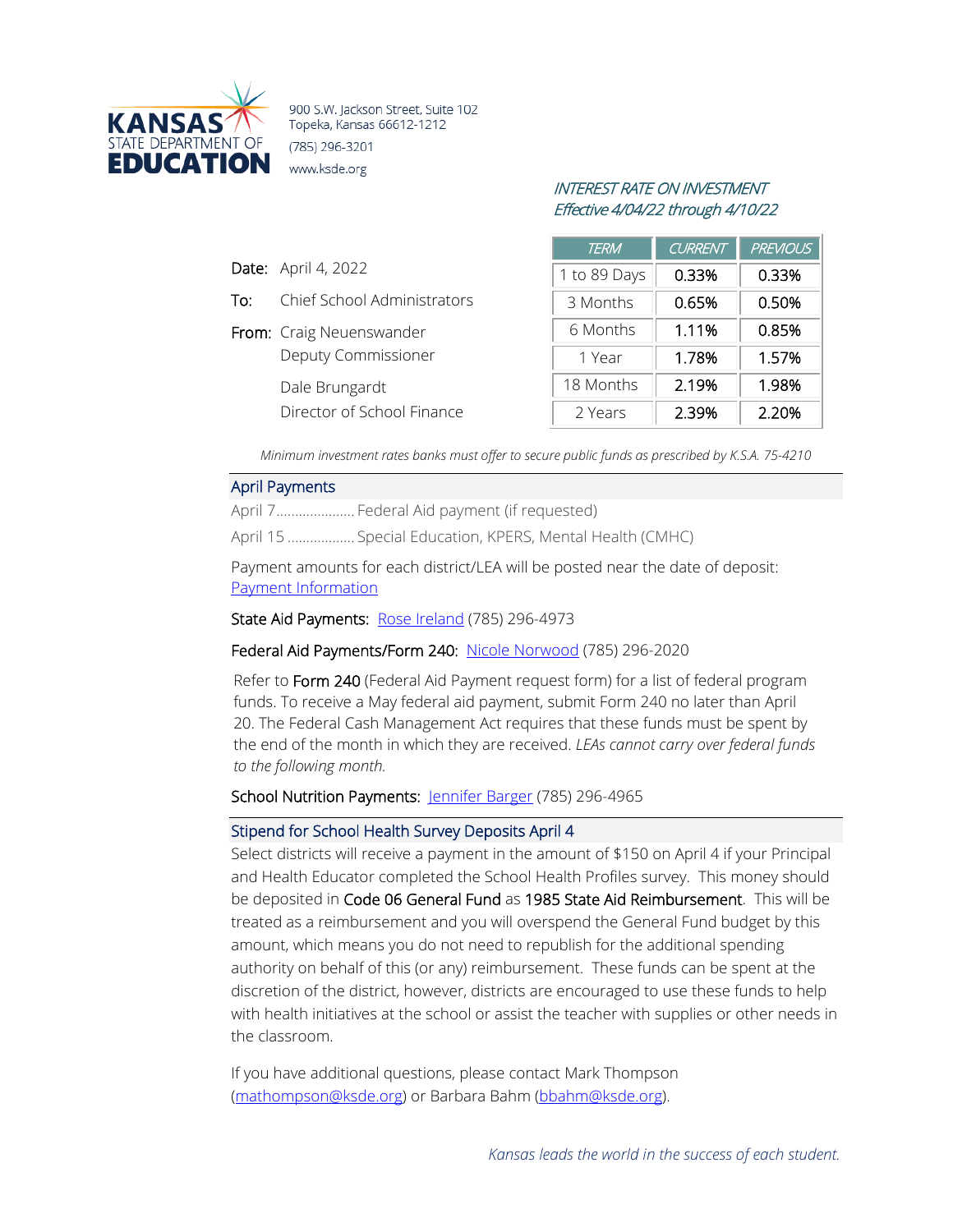### Report Due Dates

|                                    | April 12  Unencumbered Cash Balances on April 1 (all USDs - open March 31-April 12) |
|------------------------------------|-------------------------------------------------------------------------------------|
| <u>Rose Ireland</u> (785) 296-4973 |                                                                                     |

- April 13 .......Kansas Pre-Kindergarten Pilot (KPP-TANF) 3rd Quarter Expense Reimbursement Payment Request [Nicole Norwood](mailto:nnorwood@ksde.org) (785) 296-2020
- April 15 .......Medicaid Replacement state aid and ensure all eligible claims for March 1 are processed [Sara Barnes](mailto:sbarnes@ksde.org) (785) 296-3872
- April 15 .......CTE Pathways Student Data Follow Up (open Feb 1- April 15) [Pathways Helpdesk](mailto:PathwaysHelpDesk@ksde.org) (785) 296-4908
- April 18 .......Special Education Transportation Claim Form (Form 308) (open April 18-May 10) [Rose Ireland](mailto:rireland@ksde.org) (785) 296-4973
- April 20 .......Request May Federal Funds (Form 240) if funds available (open April 1-20) [Nicole Norwood](mailto:nnorwood@ksde.org) (785) 296-2020
- April 30 .......Special Education Catastrophic State Aid Application (current year) and NPE Contracts data is finalize[d Mason Vosburgh](mailto:mvosburgh@ksde.org) (785) 296-4945

### National Stop Arm Violation Count – April 13

While school buses remain incredibly safe, we all know students that ride buses are most vulnerable when they are outside the bus, in the "danger zone." Kansas is assisting the National Association of State Directors of Pupil Transportation Services (NASDPTS) in coordinating a national survey to determine the prevalence of illegal passing of school buses. That data will help improve safety countermeasures at the state and national level.

## We are enlisting your assistance in this important project. On Wednesday, April 13, 2022, please have your district's school bus operators observe and report all instances of motorists illegally passing their school buses.

Please ensure your drivers only report illegal passes (passes occurring while the school bus is stopped with red warning lights flashing and stop arm(s) deployed).



As always, their primary duty is the safety of the students. If your drivers should have questions about what qualifies as a violation, please refer to our examples in our information and examples document.

As has been past practice, each district, or company, will enter data compiled from their collection method directly into our survey. Survey link: <https://www.surveymonkey.com/r/RYSQF72>

# Please enter your district or company results no later than April 22, 2022.

Driver Report Form (optional) is provided to assist in compiling your district's numbers: [https://www.ksde.org/Portals/0/School%20Bus/Illegal%20Passing%20Survey/worksheet](https://www.ksde.org/Portals/0/School%20Bus/Illegal%20Passing%20Survey/worksheet%20for%20violations.pdf) [%20for%20violations.pdf](https://www.ksde.org/Portals/0/School%20Bus/Illegal%20Passing%20Survey/worksheet%20for%20violations.pdf)